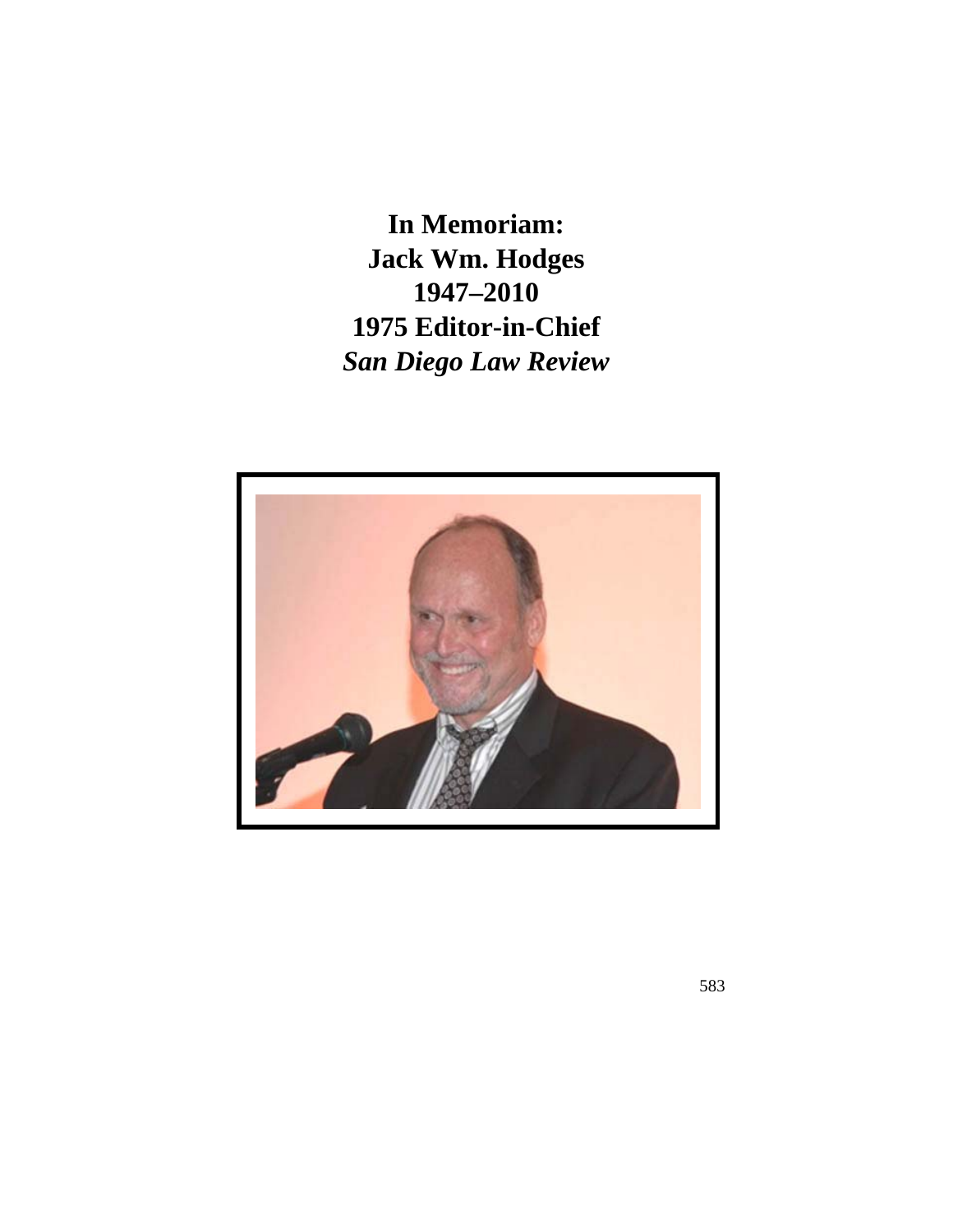### IN REMEMBRANCE

We are honored to share this tribute of Jack Wm. Hodges. Mr. Hodges passed away June 8, 2010. He was a strong champion of University of San Diego School of Law, loved and promoted the camaraderie of his classmates, found reward in his chosen profession of tax law, and was immensely proud of his children. He laughed easily and appreciated his friends, the history he witnessed, and his life. He was thoughtful of others and was always the first to send thanks, congratulations, and recognition. He was a good man and will not be forgotten.

Alumni Award, Jack was heard to say, "I'm as shocked as everyone else. The University of San Diego School of Law celebrated Mr. Hodges's life and relationship with the school by honoring him with the 2007 Distinguished Alumni Award at a banquet surrounded by classmates, board members, and colleagues. Upon being notified of the Distinguished Jeese  $\ldots$  if I'd known I were to be honored in this way, I would have actually tried to do something with my life after USD!"

 Mr. Hodges received his J.D. in 1975 from the University of San Diego School of Law, where he was editor-in-chief of the *San Diego Law Review*. He was awarded a B.A. in prelegal studies from the University of Michigan and an LL.M. in taxation from New York University Law School.

Mr. Hodges was an experienced attorney in corporate state and local taxation (SALT), and a nationally recognized expert in multistate taxation of banks and financial institutions. He authored numerous articles and was a frequent lecturer. He was executive director of SALT in the national tax office of Grant Thornton LLP, where he maintained a private tax law practice in San Francisco.

 Commendation for war zone service. He served over twenty years on Mr. Hodges is the former vice president and SALT counsel for Wells Fargo & Company. He then served as partner and SALT practice leader at Ernst & Young LLP and Arthur Andersen LLP. Jack was Associate Dean at Golden Gate University Graduate School of Taxation, where he also served as an adjunct professor of tax law and was chair and vice chair of several American Bar Association tax committees. During the Vietnam War, he was awarded a Western Pacific Fleet Letter of the board of Support for Families of Children with Disabilities, a San Francisco charitable organization.

Mr. Hodges served many years as a member of the USD Law Alumni Association Board of Directors and chaired his twenty-fifth and thirtieth class reunion celebrations. He was instrumental in creating and funding the "Class of 1975 Professorship," the largest class gift in the law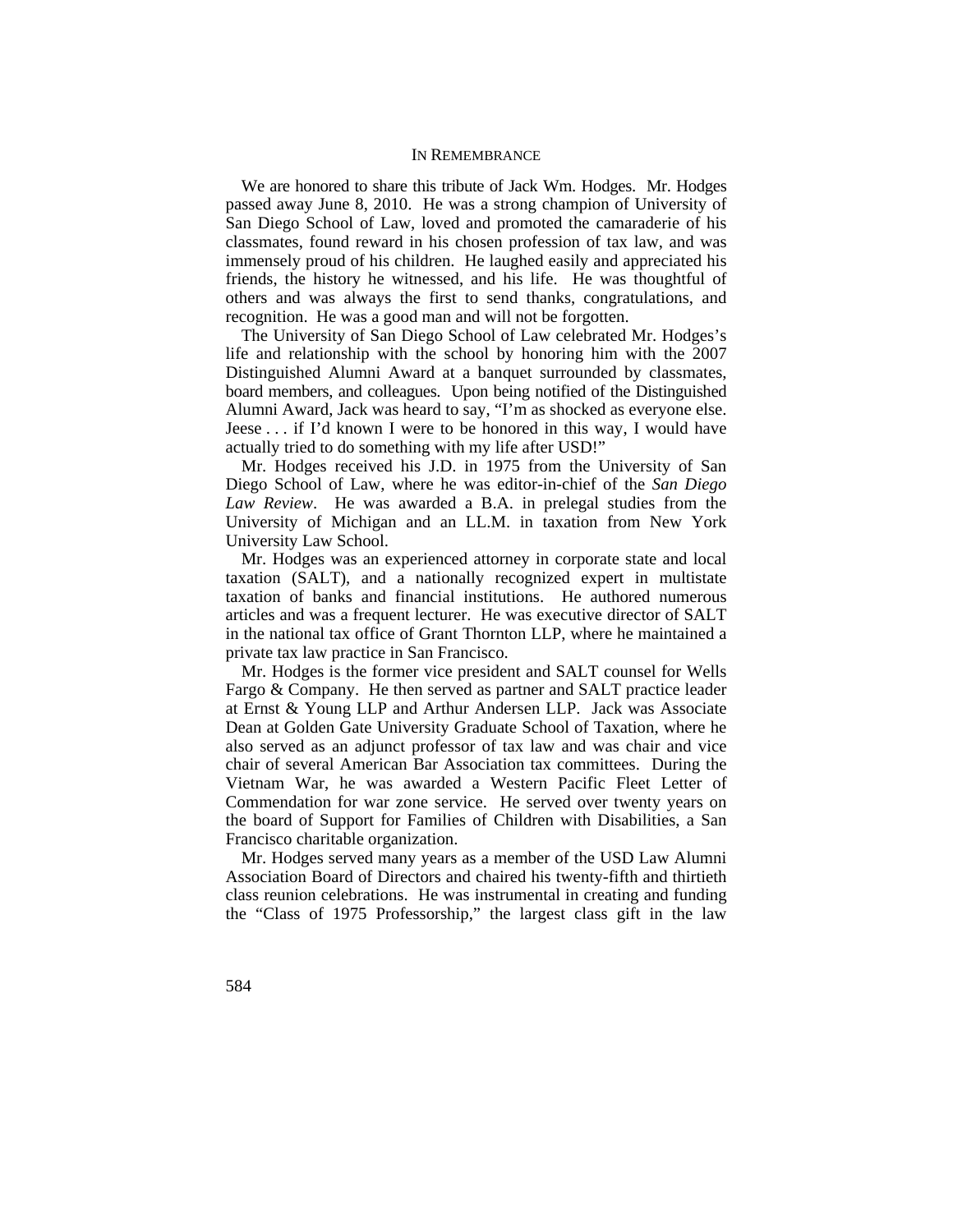school's history. In addition, he was a member of the Maudsley Fellows Society, the law school's leadership gift society.

Former classmates pay him tribute:

### SUSANNE STANFORD

There was such a sweetness and gentleness that Jack radiated. He never was too rushed to focus on his friendship with each of us, and he always made each of us feel like a very special person in his life. And, I suspect we collectively were. Jack had a genuine love of his many friends from the class of 1975, and I think it is fair to say he considered us his extended family. These deep personal connections, his interest in scholarship, and his real gratitude for the opportunity to become a lawyer combined to inspire Jack to be our class leader in our postgraduation days. He was the propelling force behind our excellent reunions and the class professorship chair. I will fondly remember the great time Jack had at our thirtieth. He sent me photos he took at the reunion that he thought would interest me, a gesture I found very thoughtful. The last time I saw Jack was at the luncheon at which he received the Distinguished Alumni Award. He was so very humbled and modest about his accomplishments—qualities that set him apart from many of us in our class! It was Jack's "day in the sun," and he shined with class and grace. May we each receive a tiny piece of Jack's sweetness, gentleness, humility, modesty, thoughtfulness, and capacity for love and friendship, and thus Jack will have enriched all of our lives forever.

### JOHN MURPHY

Jack was a unique person and not easy to characterize. During law school, my dealings with Jack were largely related to *Law Review*  matters. Compared to many of our contemporaries, and certainly, myself at that time, Jack was mature, polite, and thoughtful. It is easy to understand why he had been chosen to serve as the editor-in-chief of the *San Diego Law Review*.

I got to know Jack much better when I left the SEC in 1979 and moved to San Francisco. Over the next thirty years, I had the opportunity to socialize and interact with Jack on a number of occasions. As I got to better know Jack, I came to see him as a much more nuanced person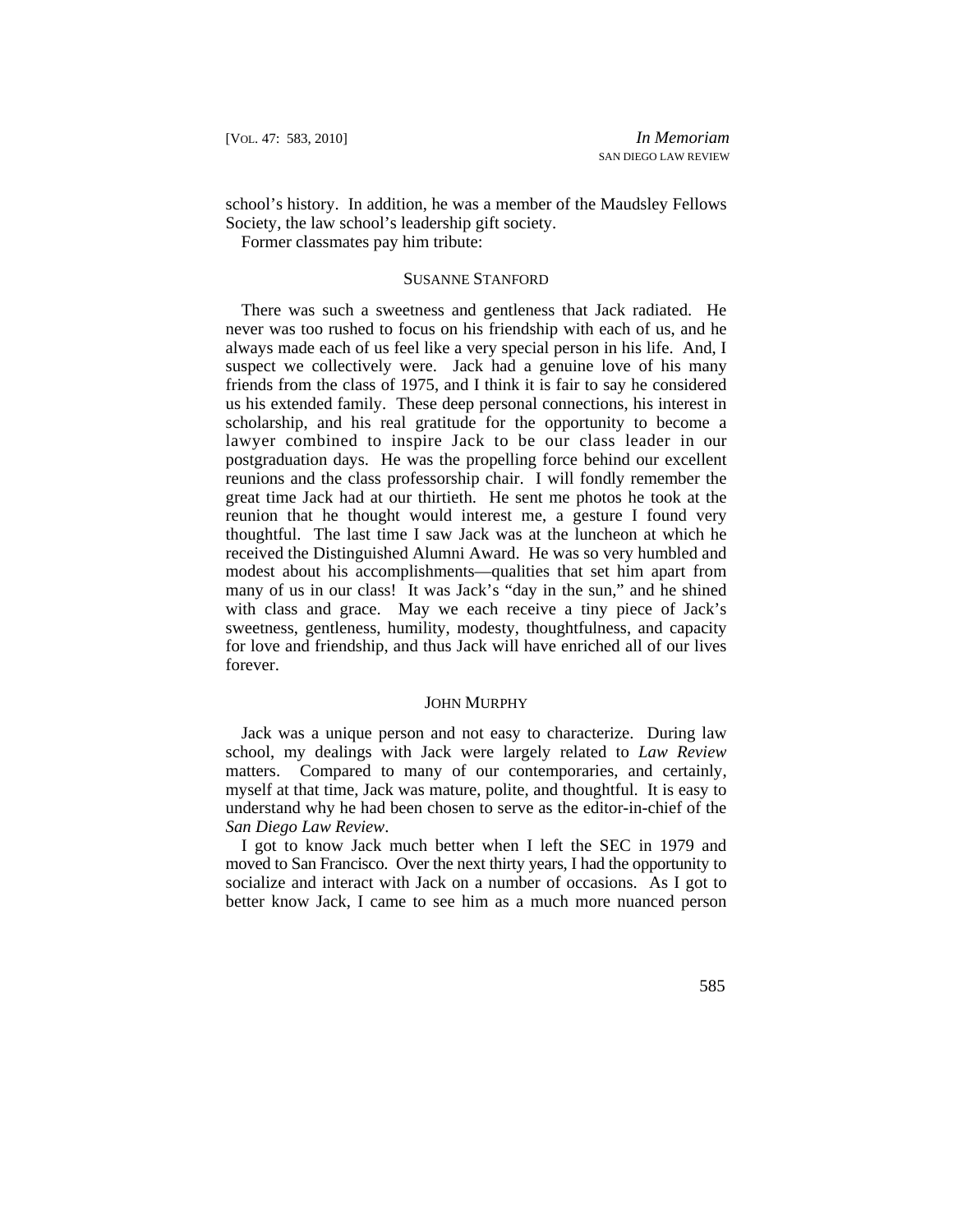always carefully listened and cared about what you were saying to him. with a wide range of interests. In particular, I remember that Jack In short, Jack was a true gentleman who had a good heart and was naturally inclined to lend a helping hand.

Shortly before the class of 1975 twenty-fifth reunion, Dean Dan Rodriquez asked Jack to head up the reunion. Happily, Jack accepted this request and organized the reunion, as well as the creation of the class of 1975 endowment gift. In 2005, he again oversaw our thirtieth reunion. Jack tirelessly worked on both the twenty-fifth and thirtieth reunions. He made many of us realize that the class of 1975 was a special group of people and persuaded many of us to give back to the University of San Diego School of Law. None of this would have occurred without Jack Hodges's dedication and involvement. We are all going to miss him.

## STEVE TANNER

 I would go in to visit him; when he called me "Steverino" so affectionately; I am very sad to hear of Jack's passing. To me, he was the conscience of the truly exceptional class of 1975. My memories of Jack are many, but some that stand out include the following: Jack in law school wearing those ridiculous jean shorts; his dedication to our reunions and all of us being together; his putting up with Hunsicker's and my messing around when we were supposed to be focusing on the next issue of the *San Diego Law Review*; his visits to New York City, when Christine and and when he would laugh so mightily at my stupid comments and antics.

Jack was a dedicated and determined guy, and he was a treasure to our class. He worked tirelessly to keep us together and expended great energy to leave a legacy. I am proud to have called him my friend and colleague, and to recognize his legacy of devotion for and devotion to his beloved USD Law School and as one of the most recognized and important leaders of our very proud and accomplished class of 1975, including the endowed gift he single handedly inspired.

All I can do is wish him all the best in his new spiritual life.

### JIM KRAUSE

Jack was just a bit older than the rest of us because he came to law school after serving in the military. I was impressed that he had it all together—he had rented a dinky little house at the end of Rosecrans in Point Loma and drove a sports car. Now that was the good life!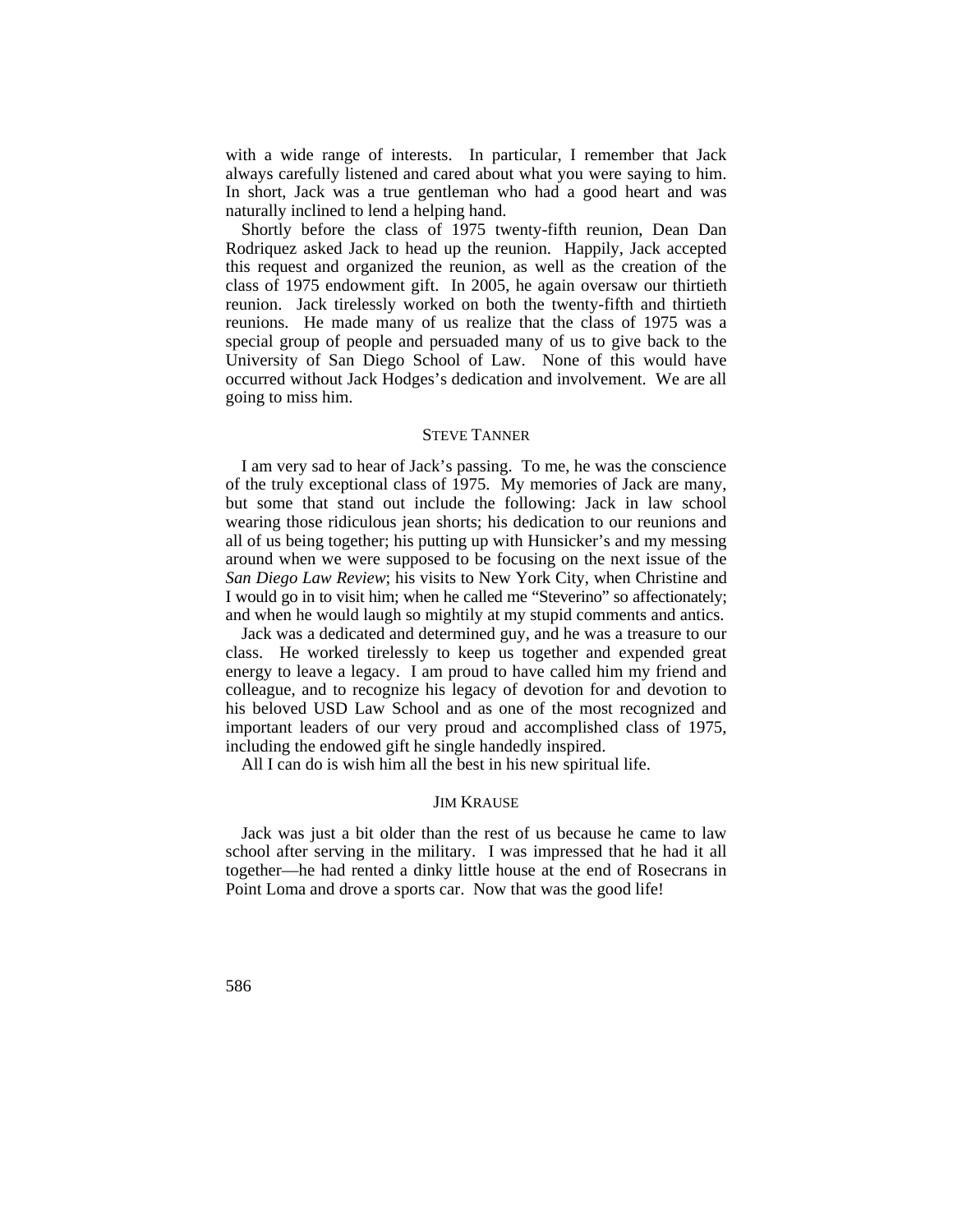chief. I remember the school was involved with the law of the sea. I got to know him while serving on *Law Review*; he was editor-in-During the summer before our third year, he asked each of us on *Law Review* whether we could go to Caracas, Venezuela to cover a law of the sea conference. I knew nothing of maritime law but was the only one who could go. Thanks to him, I have great memories of that time.

 We renewed our friendship during the twenty-fifth reunion preparation in 2000. There were several of us on the committee. At that time, conference calls were rare indeed, but the committee had regular conference calls telling jokes, swapping stories, and working out details of the reunion. We had so much fun most of us volunteered again.

#### THE HONORABLE MICHAEL STREIT

From the start, Jack showed leadership abilities and was kind to everybody with whom he came in contact. A phrase, a cliché now, in its infancy then, described him well—he thought outside the box. No surprise was the professional success that he enjoyed, as well as his personal successes during his lifetime.

He certainly affected all who met him and will be truly missed.

### STEVE HUNSICKER

Jack was one of the first individuals I got to know during our first year of law school. We were both Midwesterners—he was a Michigan graduate and I was an Iowa graduate. Therefore, we shared an interest in Big Ten football among other things.

Jack had spent time in the military. Maybe that was why he seemed to me to have more rigorous study habits than most of us. Throughout law school, he voiced an adamant determination to achieve a successful career in San Francisco, a market that was almost impossible to crack in the mid-1970s.

 After graduation, Jack completed the rigorous tax LL.M. program at NYU and indeed achieved his goal of a very successful career in San Francisco.

Our class of 1975 always considered itself special—comprised of many exceptional law students and lawyers-to-be. Many of those individuals ended up on the *Law Review*. Jack was chosen to be editorin-chief. Thanks largely to Jack's leadership, I continue to think that we